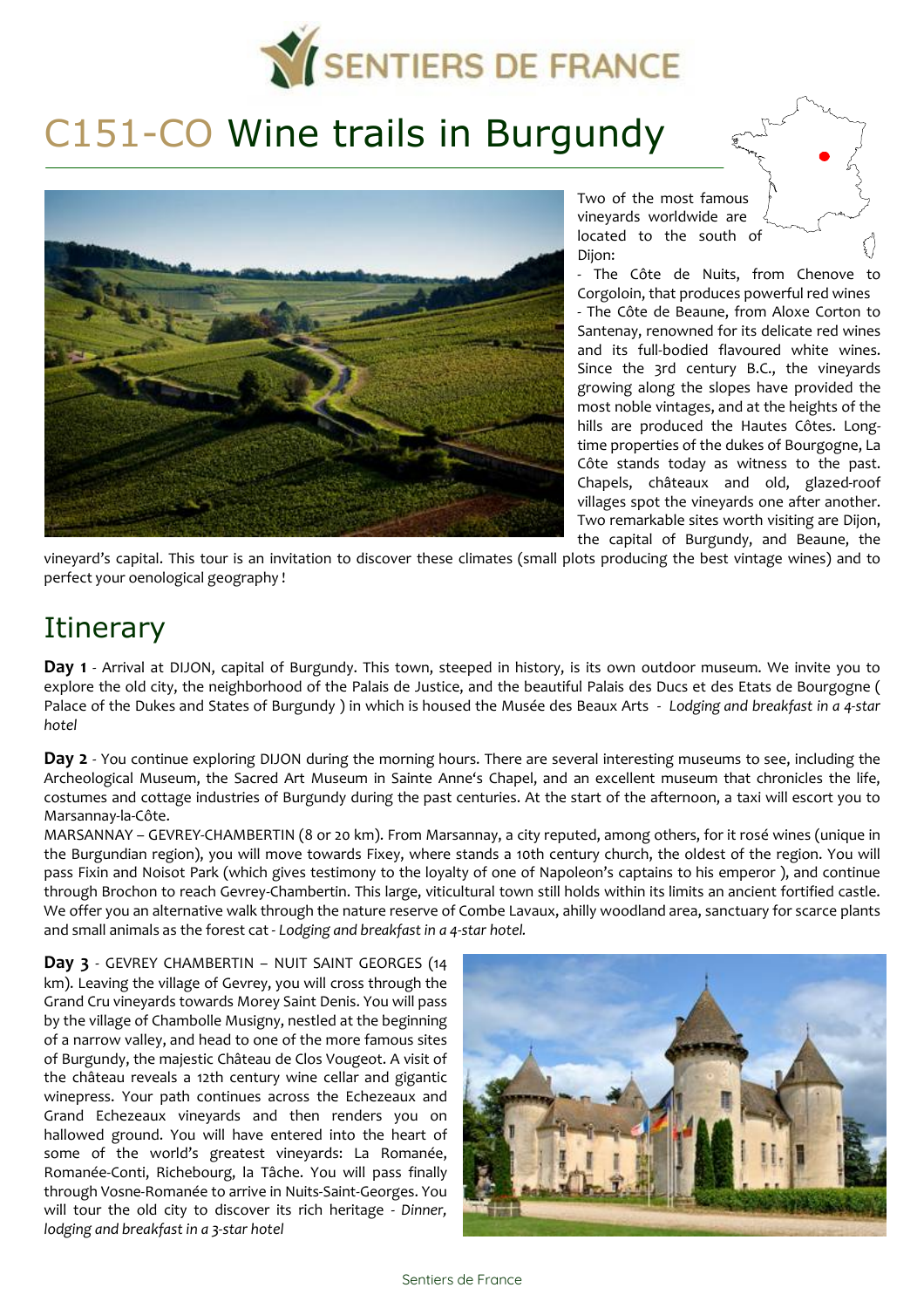

**Day 4** – NUITS ST GEORGES – BEAUNE (16, or 21 km). Today you will discover the last part of Côtes de Nuits and the Hautes Côtes de Nuits area in the different routes we propose. Landscapes are delightful and you will enjoy beautiful views across the valleys. You will pass through the village of Villers-la-Faye, where you will find an 11th century church sitting upon Mont Saint Victor, and then Magny-les-Villers. Descending into the Côtes de Beaune, you will come upon Pernand-Vergelesses and one of the most picturesque little villages, Aloxe-Corton, which is famous for such white wines as Corton-Charlemagne. The wine is associated with the emperor because he owned a large part of this vineyard

that give one of the best white wines in Burgundy. You will end this stage in Savigny les Beaune, a pleasant green village stretching out along the small river Rhoin. You will be surprised to see that the chateau which is a wine producing estate houses a large museum for Abarth cars, aeroplanes and equipment from the wine production. The garden holds around 80 fighter aircrafts. Transfer by taxi from Savigny to Beaune - *Lodging and breakfast in a 3 star hotel* 

**Day 5** - Visit of BEAUNE - A day's visit of this city is easily justified. Explore the manifold old buildings, stroll through the narrow streets lined with beautiful homes, some of them dating back to the Renaissance period. Sites of intrigue are the Hôtel-Dieu, the Collegiale Notre Dame, and the Musée des Vins de Bourgogne, found in the old Hôtel des Ducs de Bourgogne. Of course, you may choose to spend your entire day in the different wine cellars of the city, enjoying the variety of the regional wines! *Lodging and breakfast in the same hotel*

**Day 6** - BEAUNE – MEURSAULT (15 or 20 km). You will leave Beaune by way of the La Bouzaise park or by la Montagne de Beaune . Then you will walk through the first Premiers Crus vineyards heading to Pommard. This well-known village is huddled tightly around a church that is most remarkable for its square bell-tower. The wines of the village, celebrated around the globe, are of outstanding quality, deeply-colored, firm and honest. You will traverse Volnay and Monthélie, with its Romanesque church built in the 12th century, and Auxey-Duresses, a small village in a picturesque valley. Each of these villages produces its own distinct red and white wines, uniquely elegant and refined. After passing over the last vineyard-covered hill, you will fall upon Meursault, a beautiful village reputed for its whites - *Lodging and breakfast in a 3-star hotel* 

**Day 7** - MEURSAULT – PULIGNY MONTRACHET. (16 or 21 km) Making your way across the vineyards, you will arrive in the hamlets of Blagny and Gamay, and then pass through the forest that stretches across the heights of the Côte de Beaune. You will arrive in La Rochepot, a village that boasts of having one of the most beautiful châteaux in Burgundy, this one dating to the 15th century. You will descend into the village of Saint Aubin and its 10th century church. Crossing through the Grands Crus of Chassagne-Montrachet and Puligny-Montrachet, you will arrive in the village of Puligny-Montrachet where you will spend the night in a lovely Burgundian home - *Dinner, lodging and breakfast in a 4-star hotel* 



**Day 8** - PULIGNY MONTRACHET. Tour ends after breakfast. Transfer by taxi to the Beaune rail station.